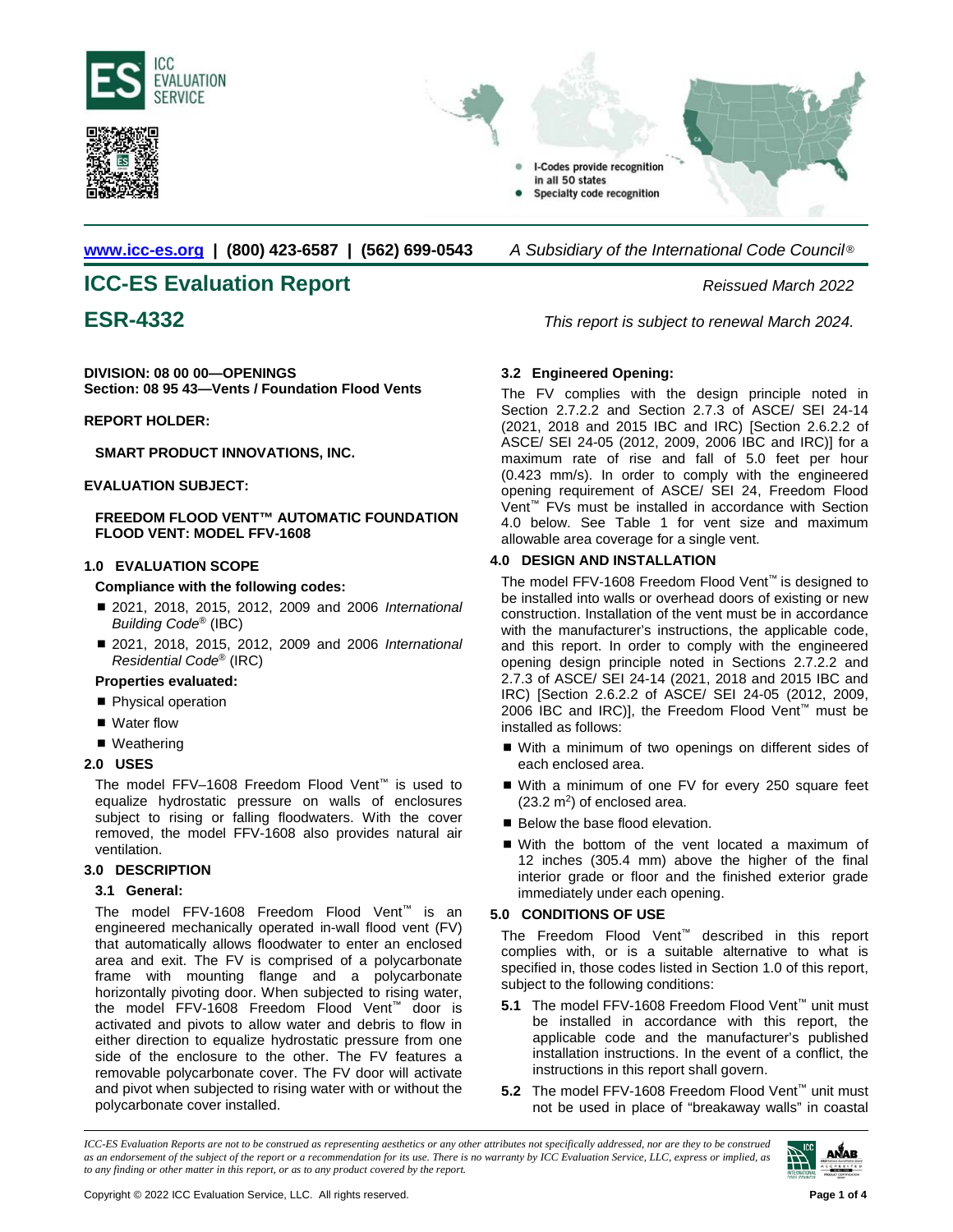high hazard areas, but are permitted for use in conjunction with breakaway walls in other areas.

**5.3** Use of the Freedom Flood Vent as under-floor space ventilation is outside the scope of this report.

#### **6.0 EVIDENCE SUBMITTED**

Data in accordance with the ICC-ES Acceptance Criteria for Mechanically Operated Flood Vents (AC364), dated August 2015 (editorially revised February 2021).

# **7.0 IDENTIFICATION**

**7.1** The Freedom Flood Vent™ model described in this report must be identified by a label bearing the manufacturer's name (Smart Product Innovations, Inc.) and the evaluation report number (ESR-4332).

**7.2** The report holder's contact information is the following:

**SMART PRODUCT INNOVATIONS, INC. 430 ANDBRO DRIVE, UNIT 1 PITMAN, NEW JERSEY 08071 (800) 507-1527 [www.freedomfloodvent.com](http://www.freedomfloodvent.com/) [info@freedomfloodvent.co](mailto:info@freedomfloodvent.co)** 

#### **TABLE 1—FREEDOM FLOOD VENTTM**

| <b>MODEL NAME</b>   | <b>MODEL NUMBER</b> | <b>MODEL SIZE</b>                 | COVERAGE (sq. ft.) |
|---------------------|---------------------|-----------------------------------|--------------------|
| Freedom Flood Vent™ | FFV-1608            | $15^{3}/_{4}$ " X $8^{1}/_{16}$ " | 250                |

For **SI:** 1 inch = 25.4 mm



**FIGURE 1—MODEL FFV-1608 FREEDOM FLOOD VENTTM: SHOWN WITH COVER REMOVED**



**FIGURE 2—MODEL FFV-1608 FREEDOM FLOOD VENTTM: SHOWN WITH FLOOD DOOR PIVOTED OPEN**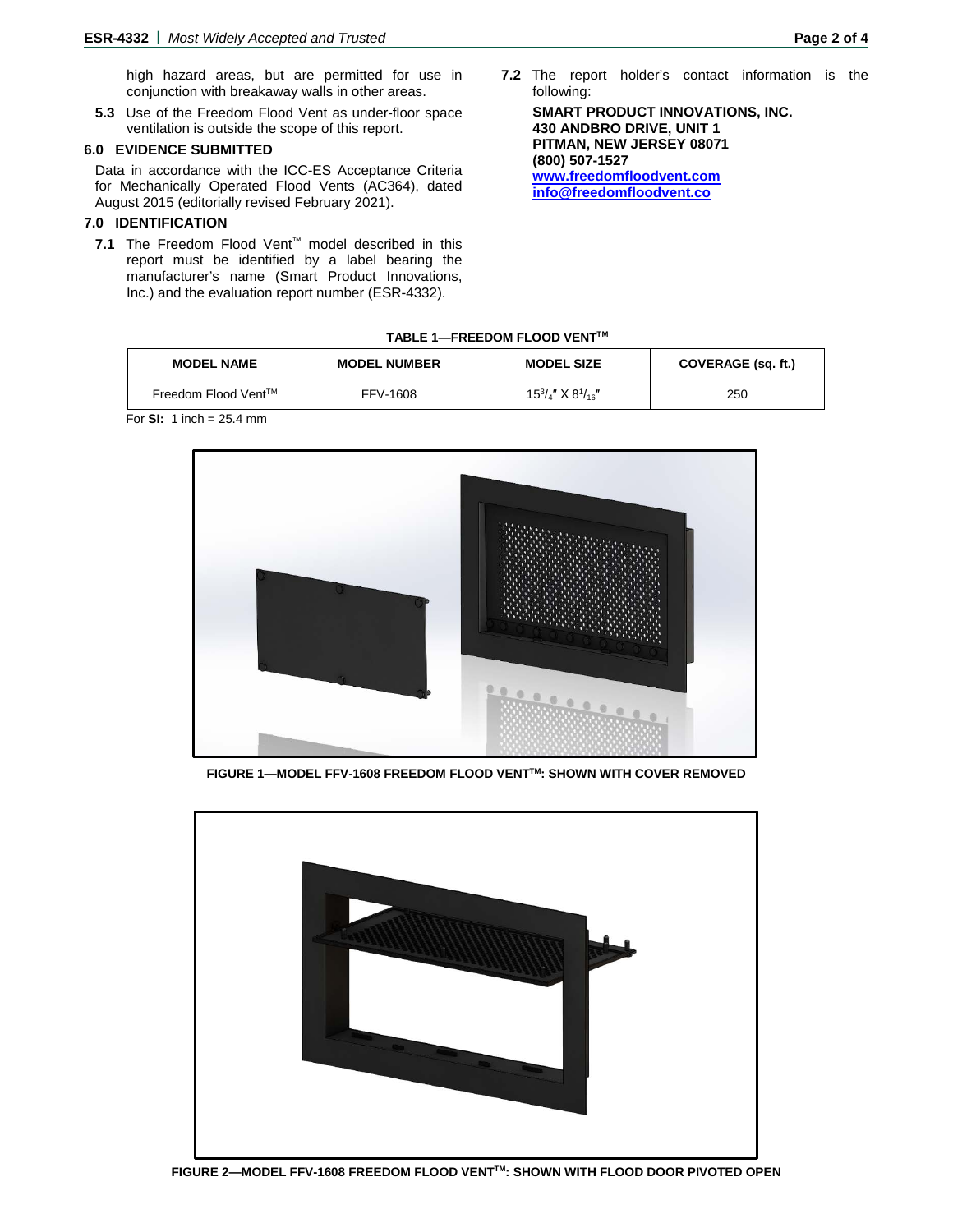

# **ICC-ES Evaluation Report ESR-4332 CBC and CRC Supplement**

*Reissued March 2022 This report is subject to renewal March 2024.* 

**[www.icc-es.org](http://www.icc-es.org/) | (800) 423-6587 | (562) 699-0543** *A Subsidiary of the International Code Council ®*

**DIVISION: 08 00 00—OPENINGS Section: 08 95 43—Vents / Foundation Flood Vents**

**REPORT HOLDER:**

**SMART PRODUCT INNOVATIONS, INC.**

#### **EVALUATION SUBJECT:**

# **FREEDOM FLOOD VENTTM AUTOMATIC FOUNDATION FLOOD VENT: MODEL FFV-1608**

# **1.0 REPORT PURPOSE AND SCOPE**

#### **Purpose:**

The purpose of this evaluation report supplement is to indicate that the Freedom Flood Vent™ Automatic Foundation Flood Vent: Model FFV-1608, described in ICC-ES evaluation report ESR-4332, has also been evaluated for compliance with codes noted below.

#### **Applicable code editions:**

2019 *California Building Code* (CBC)

For evaluation of applicable chapters adopted by the California Office of Statewide Planning and Development (OSHPD) and Division of State Architect (DSA), see Sections 2.1.1 and 2.1.2 below.

■ 2019 *California Residential Code* (CRC)

#### **2.0 CONCLUSIONS**

#### **2.1 CBC:**

The Freedom Flood Vent™ Automatic Foundation Flood Vent: Model FFV-1608, described in Sections 2.0 through 7.0 of the evaluation report ESR-4332, complies with CBC Chapter 12 provided the design and installation are in accordance with the 2018 *International Building Code*® (IBC) provisions noted in the evaluation report and the additional requirements of CBC Chapters 12 and 16, as applicable.

- **2.1.1 OSHPD:** The applicable OSHPD Sections and Chapters of the CBC are beyond the scope of this supplement.
- **2.1.2 DSA:** The applicable DSA Sections and Chapters of the CBC are beyond the scope of this supplement.

# **2.2 CRC:**

The Freedom Flood Vent™ Automatic Foundation Flood Vent: Model FFV-1608, described in Sections 2.0 through 7.0 of the evaluation report ESR-4332, complies with the 2019 CRC, provided the design and installation are in accordance with the 2018 *International Residential Code*® (IRC) provisions noted in the evaluation report.

This supplement expires concurrently with the evaluation report, reissued March 2022.